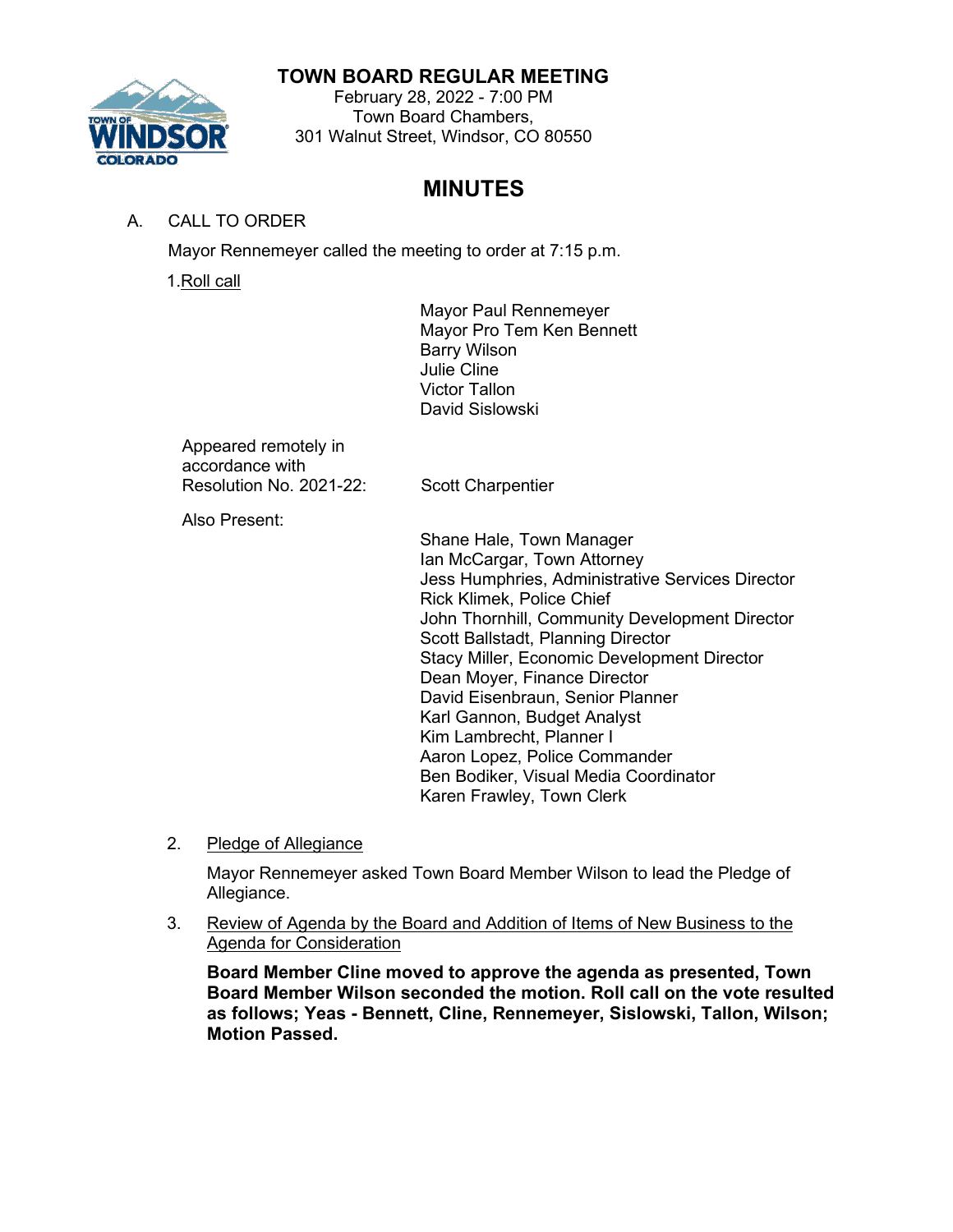## 4. Board Liaison Reports

- Town Board Member Charpentier Chamber of Commerce, Clearview Library Board
- Town Board Member Wilson Planning Commission, Larimer County Behavioral Health Policy Council Mayor Pro Tem Bennett – Water and Sewer Board, 34, and I-25 Coalition's, Windsor Arts Commission
- Town Board Member Cline Tree Board, Poudre River Trail Corridor Authority, Historic Preservation Commission
- Town Board Member Tallon Parks, Recreation and Culture Advisory Board, Great Western Trail Authority
- Town Board Member Sislowski Windsor Housing Authority, Windsor Severance Fire **District**
- Mayor Rennemeyer Downtown Development Authority, North Front Range MPO

Town Board Members provided their board liaison reports.

#### 5. Public Invited to be Heard

Mayor Rennemeyer opened the meeting up for public comment., to which there was none.

#### B. CONSENT CALENDAR

- 1. Minutes of the February 14, 2022 Town Board Regular Meeting K. Frawley, Town Clerk
- 2. Resolution 2022- 09 -A Resolution Approving the Underwriter Engagement Agreement Dated February 16, 2022, Between the Town of Windsor and Stifel, Nicolaus & Company Regarding the Financing of Public Works Projects - D. Moyer, Finance Director

In December of 2021, we issued a Request for Proposals to hire an underwriter. The intent is to assist us in financing a number of upcoming, expensive Public Works Projects. Shane and members of the Finance Department staff held interviews of the two finalists. The group recommended that we select Stifel, Nicolaus & Company to serve in this capacity. The attached Resolution 2022-09 formally approves the agreement.

**Town Board Member Wilson moved to approve the consent calendar as presented, Board Member Cline seconded the motion. Roll call on the vote resulted as follows; Yeas - Bennett, Charpentier, Cline, Rennemeyer, Sislowski, Tallon, Wilson; Motion Passed.**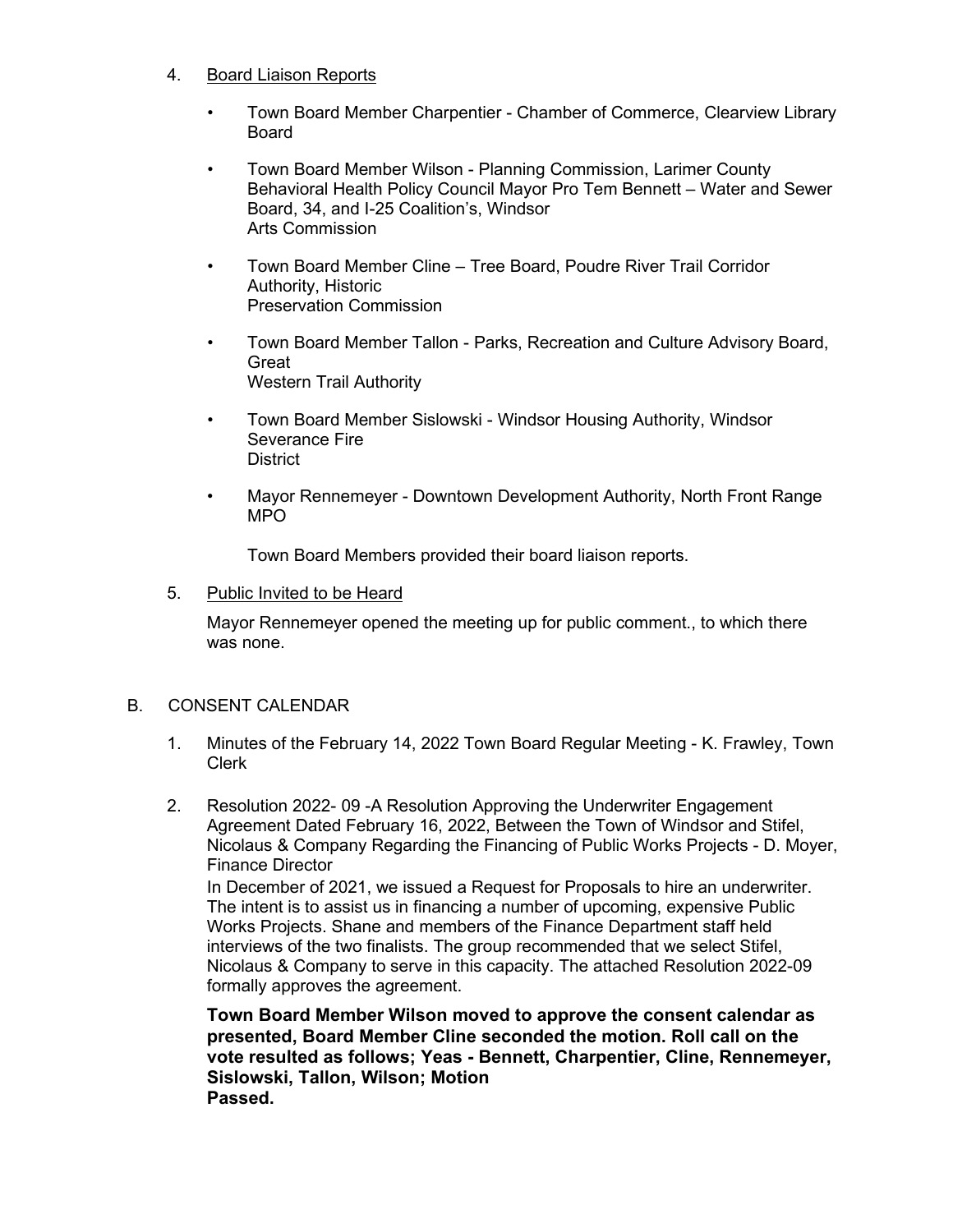# C. BOARD ACTION

1. Ordinance No. 2022-1643 - An Ordinance Approving The Service Plan For The Poudre Heights Valley Metropolitan District And Authorizing The Execution Of An Intergovernmental Agreement Between The Town And The District This action item follows the Public Hearing and First Reading. The statutory criteria for Service Plan approval have been presented by Special Counsel Carolyn Steffl. A finding that all statutory criteria have been met by the District's proponents compels approval of the Service Plan.

As to the items raised by Town Board during the Public Hearing:

- Special Counsel has confirmed that District annual reports and audits are by statute required for inclusion in the District's website. For this reason, the Service Plan has not been modified; the requirement is baked into the law. This is the same approach we took with the recent Prairie Song districts.
- The Public Art Plan has been addressed in Section 34 of the IGA (Exhibit G to the Service Plan). This language essentially incorporates the Town's Community Art Policy, which was incorporated into the Code by Ordinance No. 2021-1624.

Discussion ensued between Town Board and staff.

Mayor Rennemeyer opened the meeting up for public comment., to which there was none.

## **Mayor Pro Tem Bennett moved to approve Ordinance No. 2022-1643, Town Board Member Sislowski seconded the motion. Roll call on the vote resulted as follows; Yeas Bennett, Charpentier, Cline, Rennemeyer, Sislowski, Tallon, Wilson; Motion Passed.**

1. Ordinance No. 2022-1644 - An Ordinance Designating the Residence Located at 408 Walnut Street a Historic Landmark Pursuant to Chapter 15, Article XVI of the Windsor Municipal Code

The property owners of 408 Walnut Street, Mrs. Caitlin Heusser and Mr. Caleb Heusser, have submitted a nomination to designate the property as a local historic landmark. A house was first built on the property around 1896, while the present house was built sometime between 1900 and 1905.

Town Board approved the ordinance on first reading and nothing has changed since that time.

Mayor Rennemeyer opened the meeting up for public comment., to which there was none.

**Town Board Member Wilson moved to approved Ordinance No. 2022- 1644, Board Member Cline seconded the motion. Roll call on the vote resulted as follows; Yeas - Bennett, Charpentier, Cline, Rennemeyer, Sislowski, Tallon, Wilson; Motion Passed.**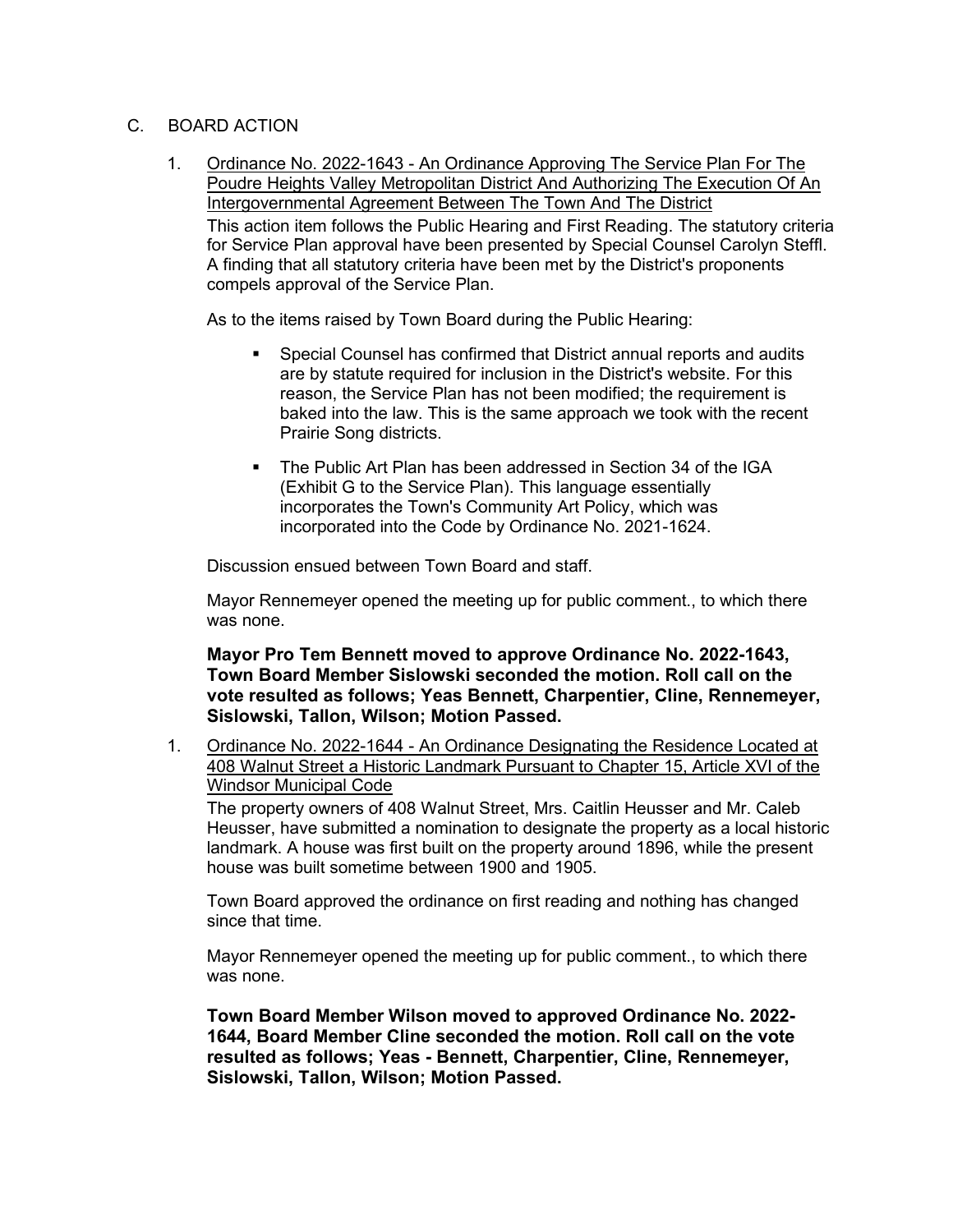3. Ordinance No. 2022-1645 - An Ordinance Designating the 1909 Windsor Town Hall, Correctional Facility and Fire Station a Historic Landmark Pursuant to Chapter 15, Article XVI of the Windsor Municipal Code

Historic Preservation Commission Chair Ms. Jean Zuckweiler, on behalf of the Town of Windsor, has submitted an application to designate 116 5<sup>th</sup> Street as a local historic landmark. The building was constructed in 1909 to serve as town hall for Windsor and is listed on the National Register of Historic Places. More detailed information on the history and architecture of the building can be found in the attached materials.

Town Board approved the ordinance on first reading and nothing has changed since that time.

Mayor Rennemeyer opened the meeting up for public comment., to which there was none.

**Town Board Member Sislowski moved to approve Ordinance No. 2022-1645, Town Board Member Tallon seconded the motion. Roll call on the vote resulted as follows; Yeas - Bennett, Charpentier, Cline, Rennemeyer, Sislowski, Tallon, Wilson; Motion Passed.**

4. Resolution No. 2022 -10- A Resolution Appropriating Additional Sums of Money to Defray Expenses in Excess of Amounts Budgeted for the Town of Windsor, Colorado for 2021

Discussion ensued between Town Board and staff.

**Town Board Member Tallon moved to approve Resolution No. 2022-10, Town Board Member Wilson seconded the motion. Roll call on the vote resulted as follows; Yeas - Bennett, Charpentier, Cline, Rennemeyer, Sislowski, Tallon, Wilson; Motion Passed.**

## D. COMMUNICATIONS

1. Communications from Town Attorney

Per Mr. McCargar, there are two executive sessions and the motion will need to include verbatim the agenda titles.

2. Communications from Town Staff

Per Chief Klimek, the Polar Plunge will take place on April 9th at Windsor Lake.

- a. Windsor Police Department January 2022 Statistical Report
- b. Election Judge Follow-up
- 3. Communications from Town Manager

Per Mr. Hale, there will be a kick off meeting with Tanko Lighting tomorrow.

4. Communications from Town Board

Coffee with the Mayor will be held on March 11, 2022 at the Community Recreation Center from 10 to 11 am.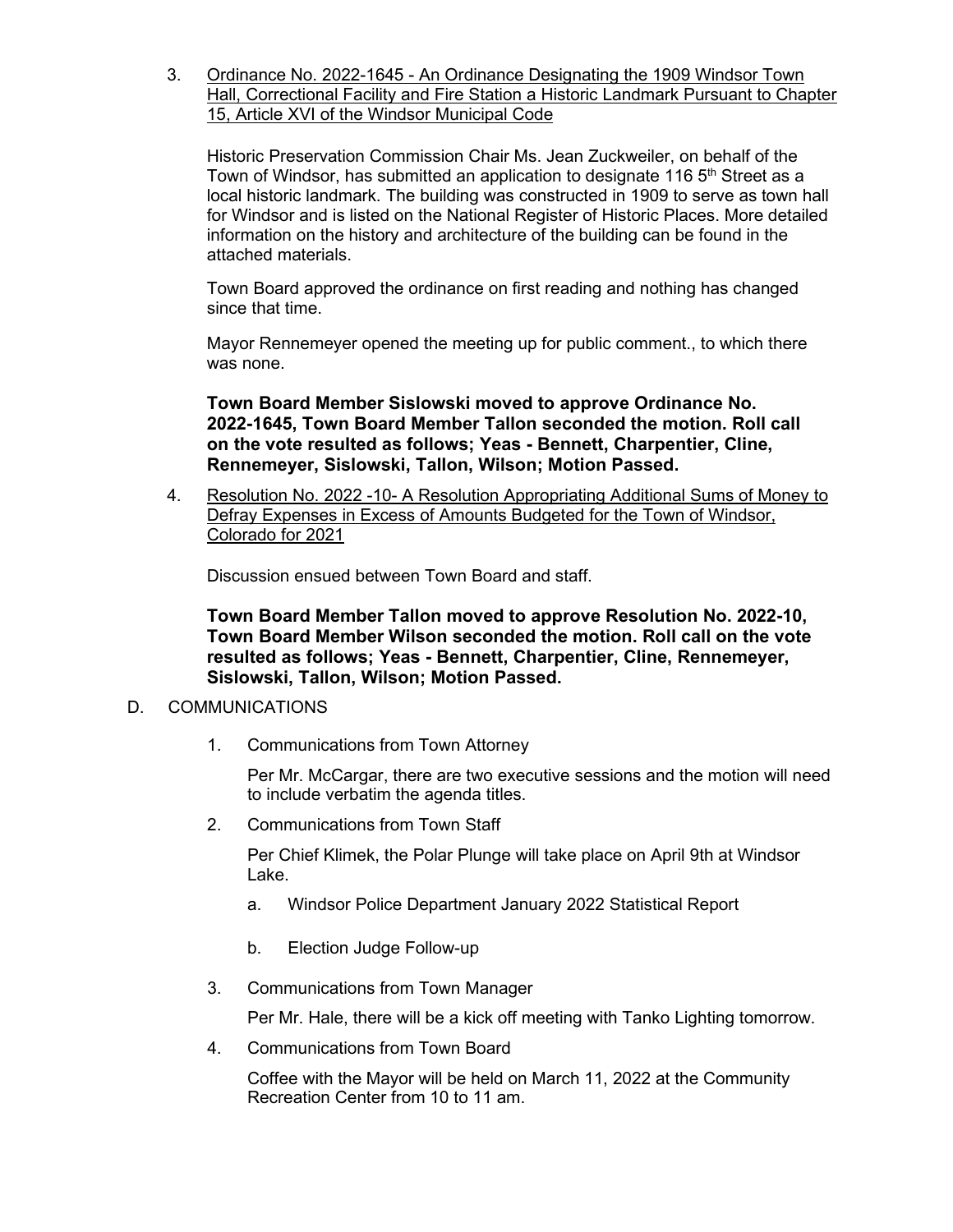#### E. EXECUTIVE SESSION

- 1. An Executive Session Pursuant to Colorado Revised Statutes § 24-6-402 (4) (a) Concerning the Purchase, Acquisition, Lease, Transfer, or Sale of any Real, Personal or Other Property Interest, and no Members of the Town Board have any Personal Interests in Such Purchase, Acquisition, Lease Transfer, or Sale; Potentially Available Property. (David Eisenbraun, Senior Planner; Shane Hale, Town Manager)
- 2. An Executive Session Pursuant to Colorado Revised Statutes § 24-6-402 (4)(e)(I) for the Purpose of Determining Positions Relative to Matters that may be Subject to Negotiations; Developing Strategy for Negotiations; and Instructing Negotiators with Respect to Economic Development. (Stacy Miller, Director of Economic Development)

**Town Board Member Sislowski moved to enter into an executive session pursuant to Colorado Revised Statutes § 24-6-402(4)(a) concerning the purchase, acquisition, lease, transfer, or sale of any real, personal or other property interest, and no members of the Town Board have any personal interests in such purchase, acquisition, lease, transfer, or sale; potentially available property as well as to enter into an executive session pursuant to Colorado Revised Statutes § 24-6-402(4)(e)(I) for the purpose of determining positions relative to matters that may be subject to negotiations; developing strategy for negotiations; and instructing negotiators with respect to economic development, Town Board Member Tallon seconded the motion. Roll call on the vote resulted as follows; Yeas - Bennett, Charpentier, Cline, Rennemeyer, Sislowski, Tallon, Wilson; Motion Passed.**

Upon a motion duly made, the Town Board entered into an Executive Session at 8:07 p.m.

Upon a motion duly made, the Town Board returned to the Regular Meeting at 9:40 p.m.

The Executive Session was closed and the Town Board returned to the Regular Meeting.

Upon returning to the Regular Meeting, Mayor Rennemeyer advised that if any participants in the Executive Session believed the session contained any substantial discussion of any matters not included in the motion to convene the Executive Session, or believed any improper action occurred during the Session in violation of the Open Meetings Law; such concerns should now be stated. Hearing none, the Regular Meeting resumed at 9:40 p.m.

## F. ADJOURN